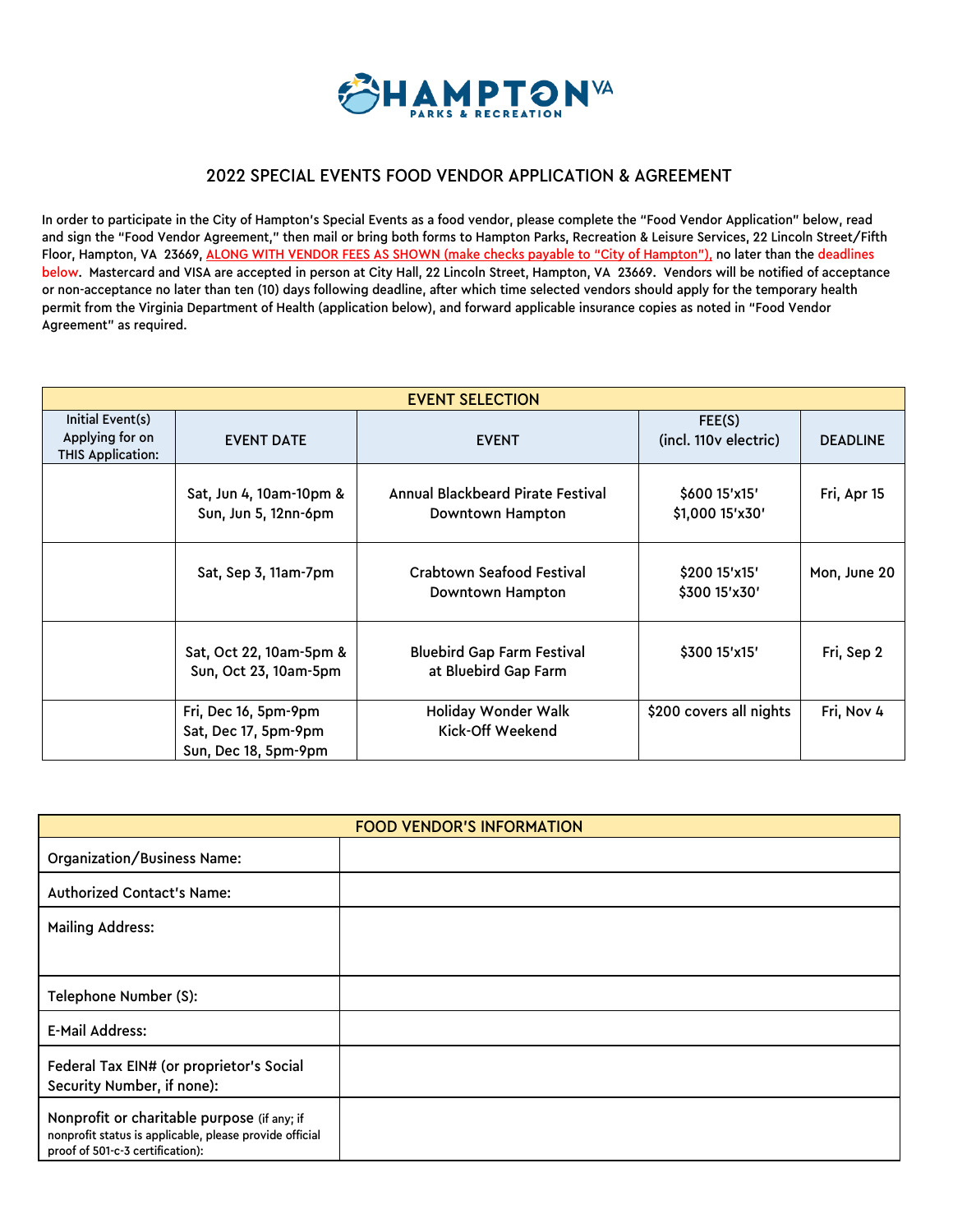| <b>MENU INFORMATION</b>                                    |  |  |
|------------------------------------------------------------|--|--|
| Proposed Menu (must list in detail and<br>include prices): |  |  |
|                                                            |  |  |

| <b>OPERATION INFORMATION</b>                                                                  |  |  |
|-----------------------------------------------------------------------------------------------|--|--|
| Proposed cooking equipment (gas grill,<br>microwave, etc.):                                   |  |  |
| Proposed uniforms/costume:                                                                    |  |  |
| Number and source of available workers:                                                       |  |  |
| COVID/sanitation preparation:                                                                 |  |  |
| Previous major activities demonstrating<br>capability to conduct a High Volume Food<br>Booth: |  |  |
| Additional information relevant to your<br>selection as a Food Booth Vendor:                  |  |  |

| <b>BOOTH/UNIT INFORMATION</b>                                                                                                                                                             |  |  |
|-------------------------------------------------------------------------------------------------------------------------------------------------------------------------------------------|--|--|
| What is the Total Size of your Booth?<br>Maximum per booth space: 15'x15' for<br>Tents and 25'x15' for trailers, including<br>trailer tongue, cookers, serving area, etc.                 |  |  |
| Is your booth a Trailer? Or is it a Tent?                                                                                                                                                 |  |  |
| Will you require ELECTRICITY for your<br>booth? Please note, A MAXIMUM OF<br>TWO, 20-AMP CIRCUITS IS PROVIDED, NO<br>220v; VENDOR MUST BRING 100-FT.<br><b>EXTENSION CORDS AS NEEDED.</b> |  |  |
| Sketch a detailed layout of Food Booth<br>showing total dimensions:                                                                                                                       |  |  |

|                  | <b>FOR OFFICE USE ONLY</b>       |                                       |                                        |
|------------------|----------------------------------|---------------------------------------|----------------------------------------|
| Date<br>Received | Fee(s) Received With Application | Date Insur Certif<br>Rec'd/Expiration | Date Health Permit<br>Rec'd/Expiration |
|                  |                                  |                                       |                                        |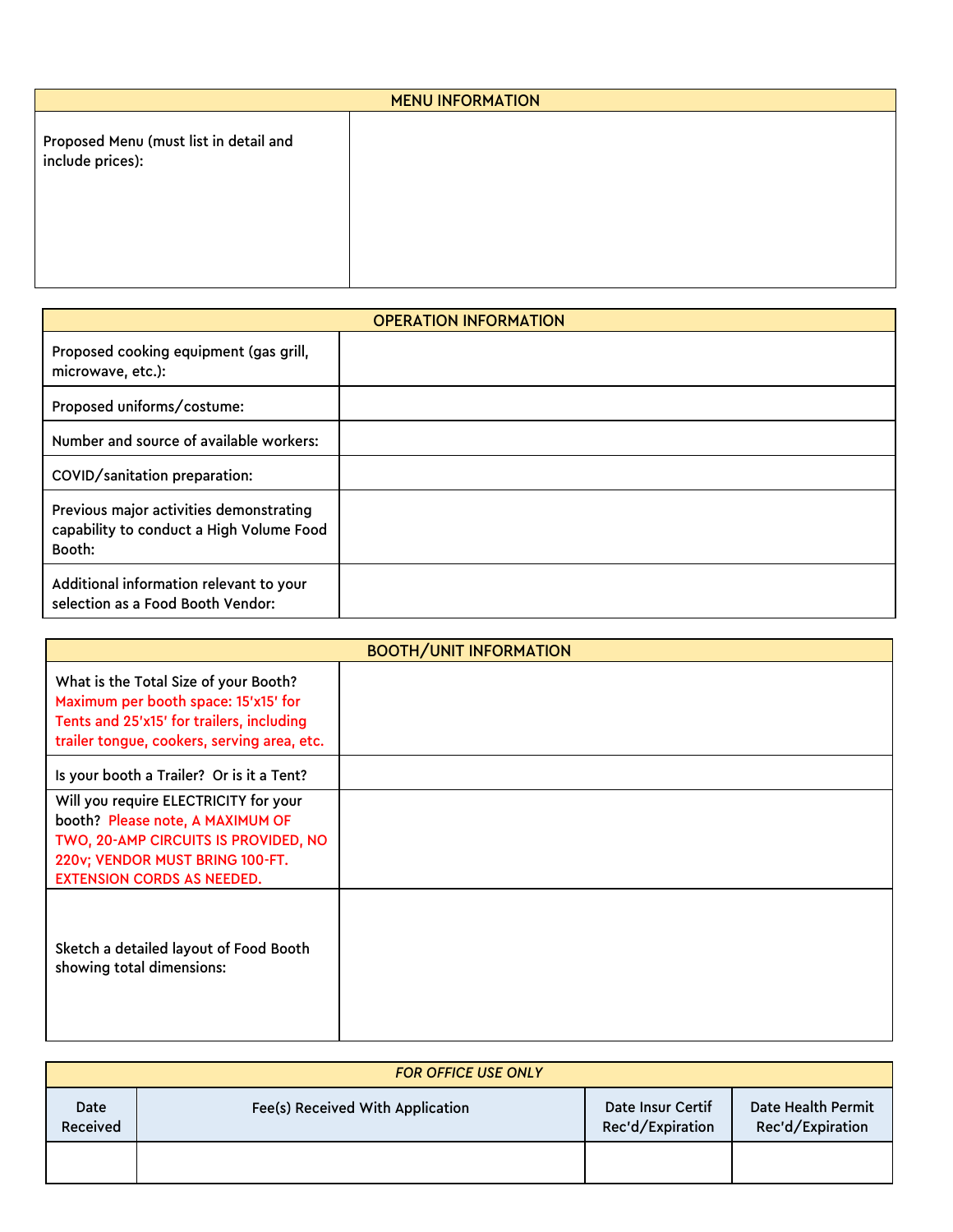Hampton Parks, Recreation & Leisure Services 22 Lincoln Street, 5<sup>th</sup> Floor Hampton, VA 23661 Phone (757) 727-6348



THIS IS AN AGREEMENT, between the City of Hampton, Virginia ("City") and ("Vendor"):

- 1. Formation and Nature of Agreement. This Agreement shall become a contract between the Vendor and the City upon execution by authorized representatives of both parties. Upon formation of the contract and subject to the terms and conditions of this Agreement, the City agrees to allow Vendor to operate a food booth, once selected, at community events and festivals (the "Event" or "Events") sponsored under the auspices of the Department of Parks, Recreation & Leisure Services for the City of Hampton, Virginia. The Vendor agrees to operate the booth and to otherwise perform in accordance with this Agreement. Neither this Agreement nor performance by the Vendor under this Agreement shall create any rights in Vendor to operate a food booth at subsequent Events other than those to which Vendor is selected and approved. The City of Hampton does not discriminate against faith-based organizations.
- 2. **Applicable Law and Venue.** This Agreement is a Virginia contract and shall be enforced and interpreted exclusively by the laws of the Commonwealth of Virginia. All suits for any claims, breaches, or dispute arising out of this Agreement shall be maintained in the appropriate court of competent jurisdiction in the City of Hampton, Virginia.
- 3. Use of Booth. The booth shall be used exclusively for the sale of food and beverage products on the menu described in the application attached to this Agreement, and at the prices described in the application. Upon written request of the Vendor, submitted to the City not less than 30 days prior to the beginning of the Event(s), the City may, by written consent, approve the sale of goods other than approved menu items. Accordingly, the City reserves the right, in its absolute discretion, to disapprove the sale of any goods at the booth other than approved menu items. Without limitation of the foregoing, the Vendor shall not use the booth for solicitation of funds or for promotion of any other purpose apart from the sale of approved menu items and other approved products.
- 4. Authority to Transact Business. Pursuant to Code of Virginia §2.2-4311.2 and, if so required by Title 13.1 or Title 50 of the Code of Virginia, Vendor shall be properly registered to transact business in the Commonwealth of Virginia as a domestic or foreign business entity and shall not allow its existence to lapse or its certificate of authority or registration to be revoked or cancelled at any time during the term of the Agreement. This provision is not applicable if Vendor is an individual.
- 5. Compliance with Laws. Vendor represents and covenants that it now is and shall at all times during the term of this Agreement remain in compliance with applicable federal, state, and local laws, ordinances, and regulations governing the rights, obligations, and performance of Vendor under this Agreement. Without limitation of the foregoing, Vendor shall at all times comply with health and safety requirements and shall obtain necessary licensing or permits for sale of food and beverages at the food booth. Once accepted, Vendor must obtain a Temporary Restaurant Permit from the Virginia Department of Health in order to participate (757.727.2570 for forms and information). Vendor must pay all applicable taxes by the  $20<sup>th</sup>$  of the month following event; City of Hampton Food and Beverage Tax is 6.5% payable to the Hampton Commissioner of the Revenue (757.728.5026 for forms and information), and State Tax is 5%, Payable to the Commonwealth of Virginia (804.367.8037 for forms and information). Booths must be accessible or make accommodations for patrons with disabilities. All Vendors must be approved by the City of Hampton prior to Vending. All aisles and roadways shall be unobstructed during and after event. All tents shall have a minimum of a 2A 10-B.C. portable fire extinguisher. Vendors using grease must also have one 40 B.C. fire extinguisher NFPA 10, or "Type K" unit available as required by law. All tens shall be anchored to withstand the elements of weather and collapse. Tents shall be labeled and certified as flame resistant. Combustible materials (straw, shavings, mulch, etc.) shall not be located in any tent. All cooking appliances and devices with open flames or heating elements must not be within 10 feet of the tent. LP tanks under 500 gallon water capacity must be kept 10 feet away from cooking appliances and ignition sources with relief valves directed away from interior of tent. All compressed gas containers (LPG, Propane, Helium, Oxygen, etc.) must be secured against falling. NFPA 58:2-4.1.3 requires all LPG tubing, piping and fittings be rated for LPG use.
- 6. Sanitation and Clean-Up. Vendor shall maintain the booth and the area surrounding the booth in conformity with all applicable sanitary and health laws and regulations, and in accordance with CDC guidelines, and shall keep the booth and surrounding area neat, clean, and free of accumulated refuse and debris. The City shall provide trash receptacles for use by the public throughout the Event area. Vendor is responsible for disposing of all refuse and debris (gray water, grease, etc.) arising from any of the activities conducted in their booth in accordance with directions given by the City.

NOTE: Unless otherwise provided by the City, Vendor shall provide containers for disposal of cooking oils and gray water used. The Vendor is responsible for the off-site removal and disposal of these materials from the Event at the end of each day or a \$250 clean-up fee will be assessed by the City. Vendor shall not dispose of its refuse (gray water, grease, etc.) in receptacles provided by the City for use by the general public, and TAR PAPER AS GROUND COVERING IS REQUIRED FOR ALL BOOTHS. Vendor shall provide adequate workers or volunteers for cleanup of the booth area and the general Event(s) grounds in accordance with regulations and directions provided by the City.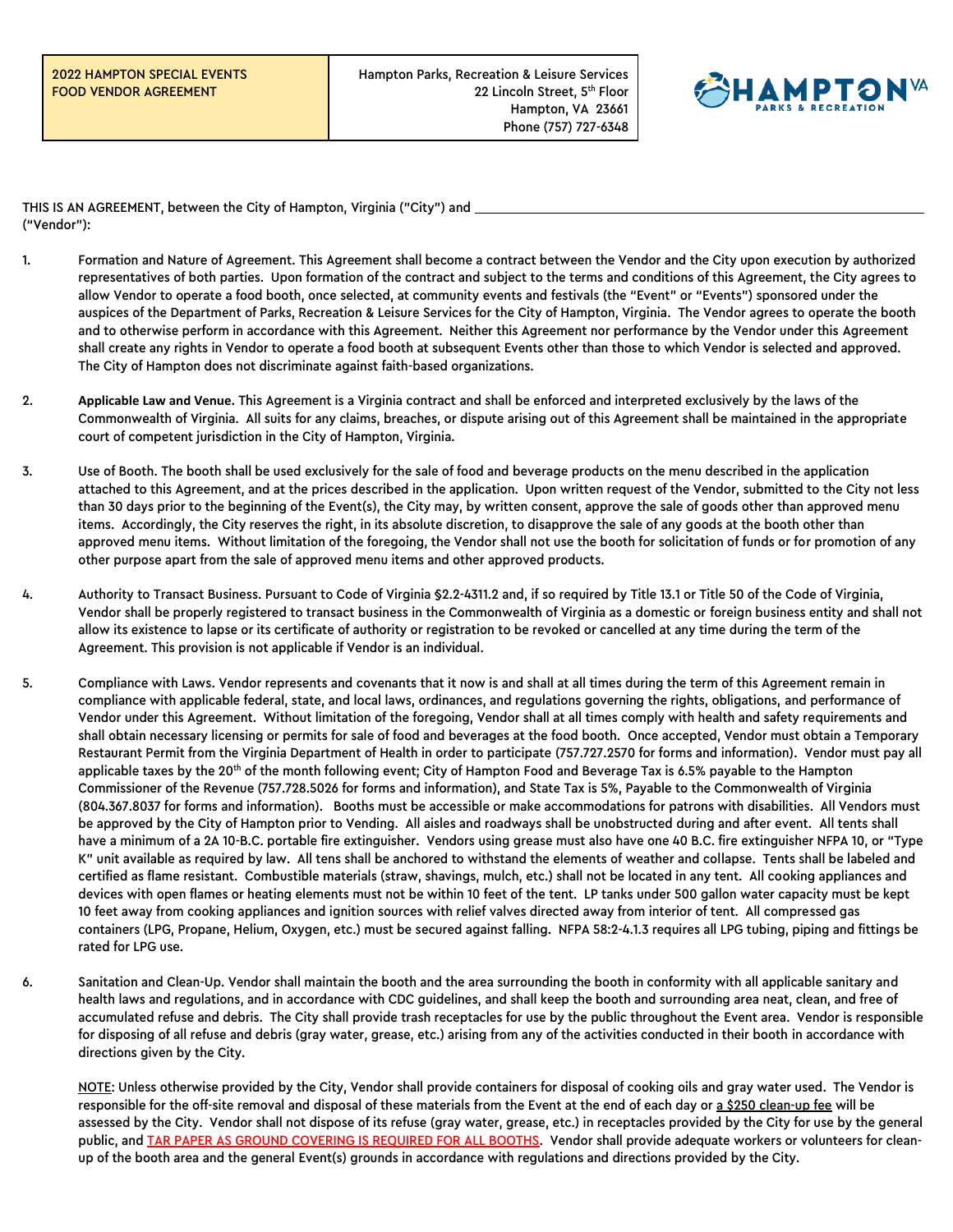- 7. Other Duties of Vendor. In addition to duties specified elsewhere in this Agreement, the Vendor shall perform the following duties:
	- (a) Deadlines. Vendor shall comply with all deadlines for organization and performance of the food booth operation as established by the City.
	- (b) Cooperation. Vendor shall cooperate with the City in planning and conducting the Event. The City will evaluate the performance of the Vendor in accordance with regulations and procedures established by the City.
	- (c) Number of Servings. The Vendor shall have and maintain the capability to provide approved menu items to serve the appropriate number of people in attendance during the Event(s) period. Estimates of attendance are listed on the Food Booth Information and Fees chart enclosed in the Vendor's Information Packet.
	- (d) Compliance with Regulations and Directions. Vendor agrees to comply with all regulations promulgated by the City, including those regulations attached to this Agreement. The City reserves the right to modify such regulations or to promulgate new regulations upon notice to the Vendor.
- 8. Equipment and Supplies. City shall provide electrical and water service in accordance with directions and regulations provided by the City, if available; otherwise, Vendor will provide own electrical by use of quiet, clean generator at Vendor's expense. Vendor shall provide any necessary propane and other fuel utilized in the preparation of food at the food booth, together with any necessary refrigeration or coolers. The Vendor shall also be responsible for all tents, tables, chairs, cooking equipment, utensils, napkins, cups, food, beverages, and all other equipment or supplies necessary for operating the food booth. Vendor must also provide fire extinguishers, tent anchors, extension cords, water hoses, and other approved equipment as required.
- 9. Assignment of Booth Space. Vendor consents to assignment of booth space by the City at such location as the City may determine. The City reserves the right, for a proper purpose, to reassign booth locations to the operators of food booths at any time prior to the beginning of the Event(s). The City does not guarantee the Vendor will make a certain number of sales or amount of profit through its participation in the Event(s).
- 10. Application and Other Information. Vendor hereby certifies that the application attached to this Agreement, and all other documentation and information provided by the Vendor to the City in connection with this Agreement, are complete and accurate. Except upon prior written consent of the City, the conduct of the booth by the Vendor shall be in accordance with information and disclosures provided by the Vendor on its application and other documents submitted to the City.
- 11. Reservation and Processing Fee. Upon execution of this Agreement, Vendor shall pay to the City the appropriate sum according to the "Fee Schedule" enclosed in the Vendor's Information Packet, when applicable. Refunds for vendor fees paid by accepted vendors will not be issued for any reason as a matter of policy by the City of Hampton. The right given by the City to the Vendor to operate the food booth is a license and shall not create any rights in the Vendor as a tenant.
- 12. Delegation and Assignment. Vendor may not assign any of its rights under this Agreement to any person. Vendor may perform its obligations through delegation to volunteers or members affiliated with Vendor, but such delegation shall not relieve Vendor of its liability for nonperformance of its duties. The City may delegate and assign its duties and rights to such committees for representations as the City shall select. Such right of delegation includes, without limitation, the promulgation of regulations and the issuance of directions to the Vendor.
- 13. Relationship of Vendor and City. Vendor acknowledges and agrees that all services provided under this Contract are provided as an independent contract on a work-for-hire basis, not as a City employee, and hereby waives any claims to benefits provided to City employees. This Contract is not intended, and shall not be construed to create, a relationship of agent, servant, employee, partnership, joint venture, or association between the City and the Contractor.
- 14. Force Majeure. Neither party shall be liable to the other for any delay nor failure of performance due to government action, court order, civil disturbance, inclement weather, act of God, or other cause beyond the reasonable control of the party whose performance is delayed or prevented. Refunds for vendor fees paid by accepted vendors will not be issued for any reason as listed above as a matter of policy by the City of Hampton.
- 15. Limitation on Liability. Except as otherwise specified in this Agreement, neither party shall be liable to the other party for consequential damages, including loss of profit nor revenue, for any breach of this Agreement.
- 16. Default. Upon a material default by one party, the other party may, at any time before such default has been cured, terminate this Agreement by written notice to the breaching party. The City may immediately terminate this Agreement in the event of a violation of law, safety, or health standards and regulations.
- 17. Termination. The City may at any time, and for any reason, terminate this Agreement by providing written notice to the Vendor at the address specified by Vendor on the application. In case of emergency, such notice may be provided by email as specified by the Vendor on the application. The City has the right to cancel and/or terminate any event or performance, without notice, in situations that threaten the public health, safety, and welfare, which shall be determined at the sole discretion of the City. Such situations include, but are not limited to, hurricanes, tropical storms, and other severe weather events, unruly or violent crowds, crowds in excess of property capacity, and public health emergencies. The City shall not be liable for any costs or expenses incurred by Vendor as a result of any such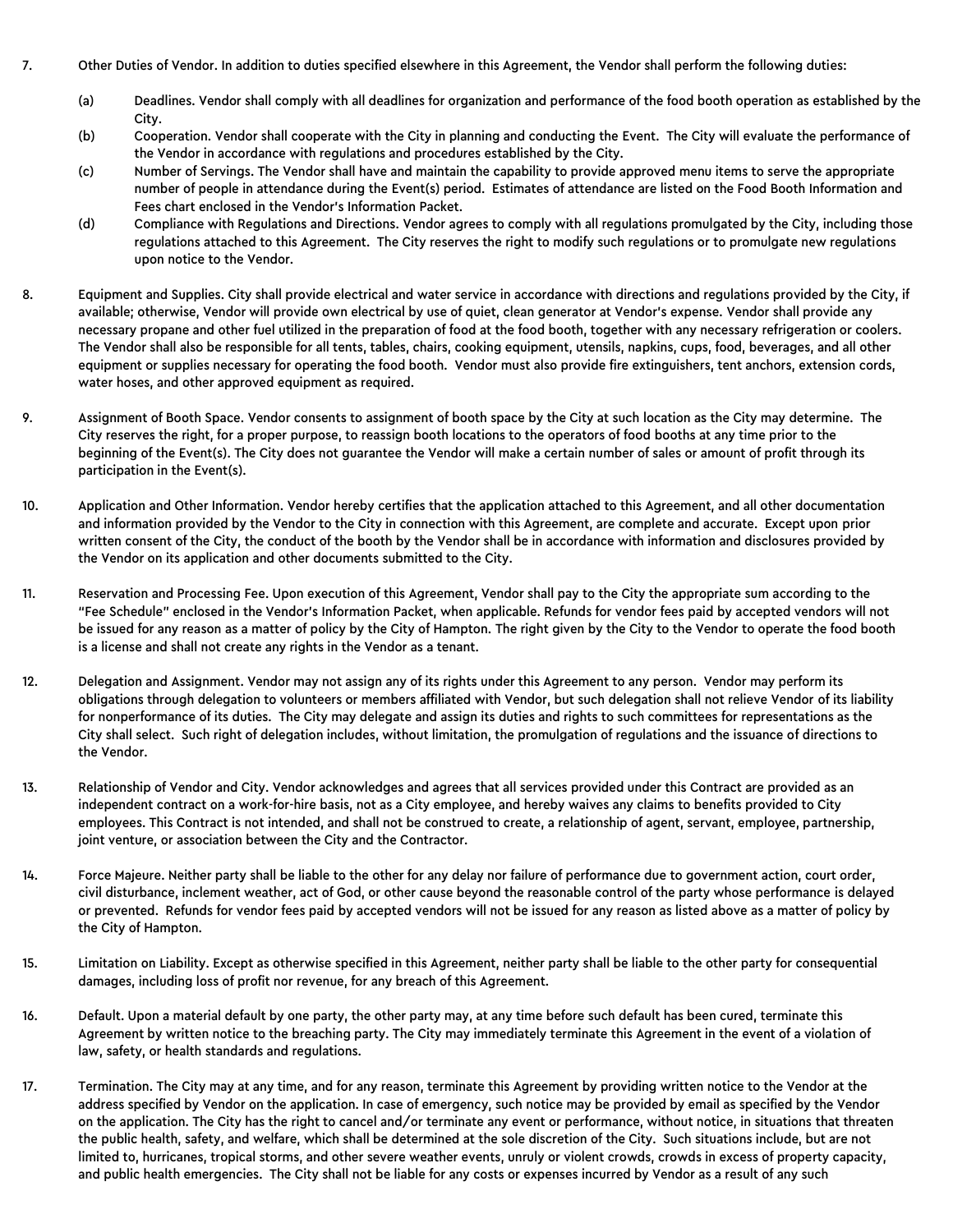cancellation or termination.

- 18. Joint Vendors. If two organizations will be operating a food booth under this Agreement, the term "Vendor" shall mean both of those organizations. All obligations, representations, and warranties of the Vendor shall be the joint and several obligations, representations, and warranties of both such organizations.
- 19. Indemnification. It is understood and agreed that Vendor hereby assumes the entire responsibility and liability for any and all damages to persons or property by or resulting from or arising out of any act or omission on the part of the Vendor, its subcontractors, agents or employees under or in connections with this Agreement or the performance or failure to perform any work required by this Agreement. Vendor agrees to indemnify and hold harmless the City and its agents, volunteers, servants, employees and officials from and against any and all claims, losses or expenses, including reasonable attorney's fees and litigation expenses suffered by any indemnified party or entity as the result of claims or suits due to, arising out of, or in connection with (a) any and all such damages, real or alleged, (b) the violation of any law applicable to this Agreement, and (c) the performance of the work by the Vendor or those for whom Vendor is legally liable. Upon written demand by the City, Vendor shall assume and defend at Vendor's sole expense any and all such suits or defense of claims made against the City, its agents, volunteers, servants, employees or officials.
- 20. Insurance. Accepted Vendors must provide a Certificate of Insurance (COI) showing a General Liability policy with \$1,000,000 per occurrence and \$2,000,000 Aggregate, along with a separate Endorsement specifically naming the City of Hampton as an additional insured on General Liability for this Event.
- 21. Modification. This Agreement may only be modified in a writing executed by authorized representatives of the City and Vendor.

Signature of this "Food Booth Agreement" verifies that I have read and will comply with all regulations mentioned in the "Food Vendor Agreement" and "Food Vendor Application Form." IN WITNESS WHEREOF, the parties have executed this Agreement.

| Date:<br><u> 1989 - John Stein, Amerikaansk politiker (</u>                                                                                                                                                                    |                                                                                                                      | (Business name)      |
|--------------------------------------------------------------------------------------------------------------------------------------------------------------------------------------------------------------------------------|----------------------------------------------------------------------------------------------------------------------|----------------------|
|                                                                                                                                                                                                                                |                                                                                                                      |                      |
|                                                                                                                                                                                                                                | <u>Its</u> and the second second second second second second second second second second second second second second | (Individual's title) |
| Date: the contract of the contract of the contract of the contract of the contract of the contract of the contract of the contract of the contract of the contract of the contract of the contract of the contract of the cont | By                                                                                                                   | (Hampton PR&LS)      |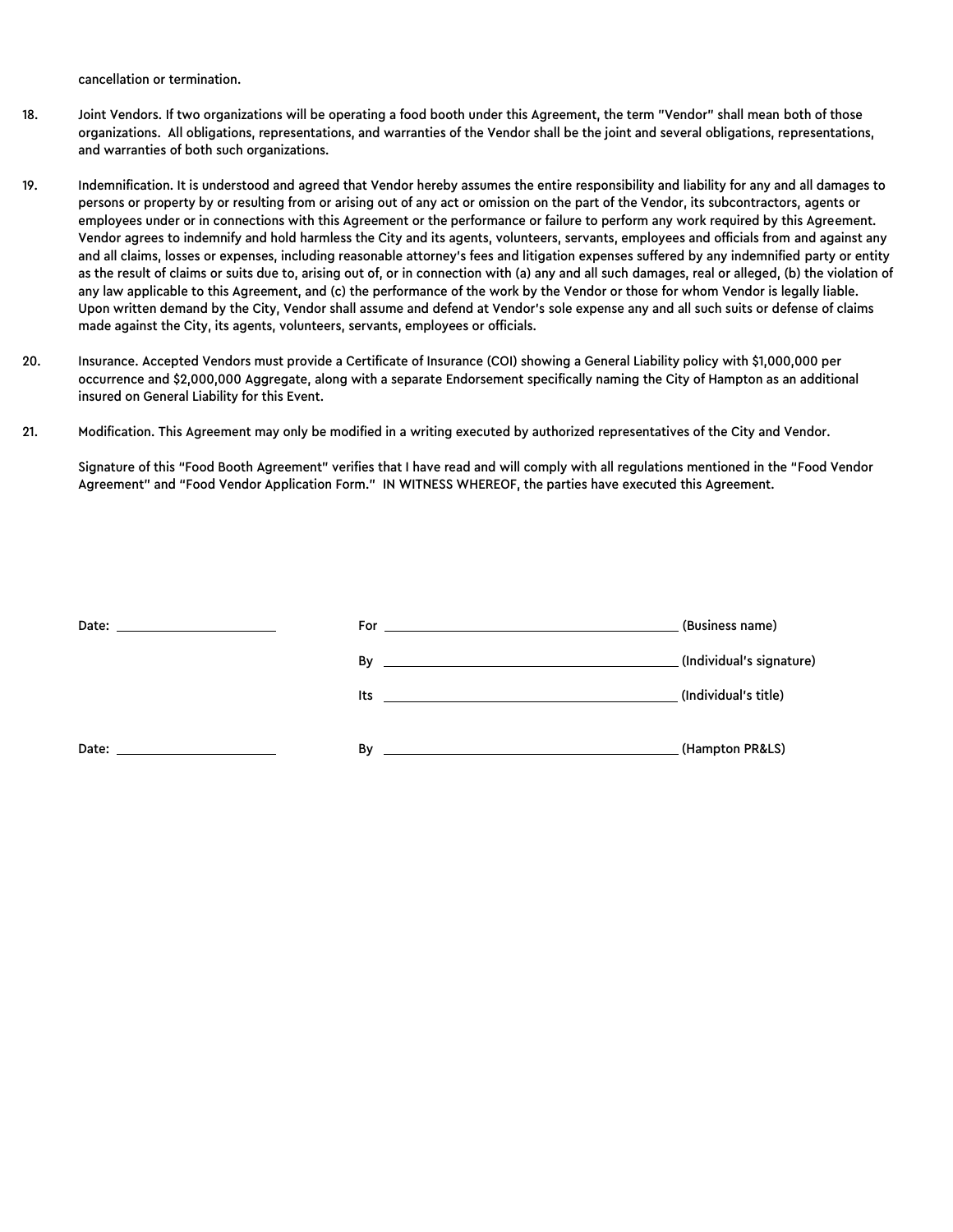## **HAMPTON HEALTH DEPARTMENT**

**1320 LaSalle Ave., Hampton VA 23669 Phone (757) 727-2570 (Fax (757) 727-1227)**

# **TEMPORARY FOOD SALE OR DISTRIBUTION APPLICATION**

The person named below is making application for a temporary food sale or distribution permit in accordance with Chapter 15 of the City Code, and the Food Regulations. It shall be valid only within the City of Hampton at the location designated and only for the day(s) specified. The permit is for the sale or distribution of prepared foods from an approved source. **An annual fee of \$40.00 must be paid prior to the issuance of a permit.** Receipt of payment must be kept by the vendor to avoid payment in other localities and other events. All applications must be submitted **at least five (5) business days prior to the event** for review and approval.

|             |  | FOODS TO BE SOLD OR DISTRIBUTED                                                                                                               |                                                                                                  |  |
|-------------|--|-----------------------------------------------------------------------------------------------------------------------------------------------|--------------------------------------------------------------------------------------------------|--|
|             |  | The sale of <u>any</u> home prepared or canned foods is prohibited.<br>Home baked goods such as cakes, cookies, brownies, etc. may be allowed |                                                                                                  |  |
| <b>FOOD</b> |  |                                                                                                                                               | <b>SOURCE</b> (Where purchased) PREPARATION (where & how)                                        |  |
|             |  |                                                                                                                                               |                                                                                                  |  |
|             |  |                                                                                                                                               | <u> 1989 - Andrea Andrew Maria (h. 1989).</u><br>1900 - Johann Britt, fransk kongresu (h. 1980). |  |
| 3           |  |                                                                                                                                               |                                                                                                  |  |

7 \_\_\_\_\_\_\_\_\_\_\_\_\_\_\_\_\_\_\_\_\_\_\_\_\_\_\_\_ \_\_\_\_\_\_\_\_\_\_\_\_\_\_\_\_\_\_\_\_\_\_\_\_\_\_\_\_\_ \_\_\_\_\_\_\_\_\_\_\_\_\_\_\_\_\_\_\_\_\_\_\_\_\_\_\_\_\_ By signing this application, I do hereby agree to comply with the rules and regulations as outlined on this application and with the instructions that accompany it. I understand that only the foods listed may be sold or distributed. **Failure to comply with this and all other requirements may result in a permit not being issued, having the permit suspended and having to leave the event and / or being banned from participating in future events.**

6 \_\_\_\_\_\_\_\_\_\_\_\_\_\_\_\_\_\_\_\_\_\_\_\_\_\_\_\_ \_\_\_\_\_\_\_\_\_\_\_\_\_\_\_\_\_\_\_\_\_\_\_\_\_\_\_\_\_ \_\_\_\_\_\_\_\_\_\_\_\_\_\_\_\_\_\_\_\_\_\_\_\_\_\_\_\_\_

| Signed                 | Date |
|------------------------|------|
| Reviewed / Approved by | Date |

4 \_\_\_\_\_\_\_\_\_\_\_\_\_\_\_\_\_\_\_\_\_\_\_\_\_\_\_\_ \_\_\_\_\_\_\_\_\_\_\_\_\_\_\_\_\_\_\_\_\_\_\_\_\_\_\_\_\_ \_\_\_\_\_\_\_\_\_\_\_\_\_\_\_\_\_\_\_\_\_\_\_\_\_\_\_\_\_

5 \_\_\_\_\_\_\_\_\_\_\_\_\_\_\_\_\_\_\_\_\_\_\_\_\_\_\_\_ \_\_\_\_\_\_\_\_\_\_\_\_\_\_\_\_\_\_\_\_\_\_\_\_\_\_\_\_\_ \_\_\_\_\_\_\_\_\_\_\_\_\_\_\_\_\_\_\_\_\_\_\_\_\_\_\_\_\_